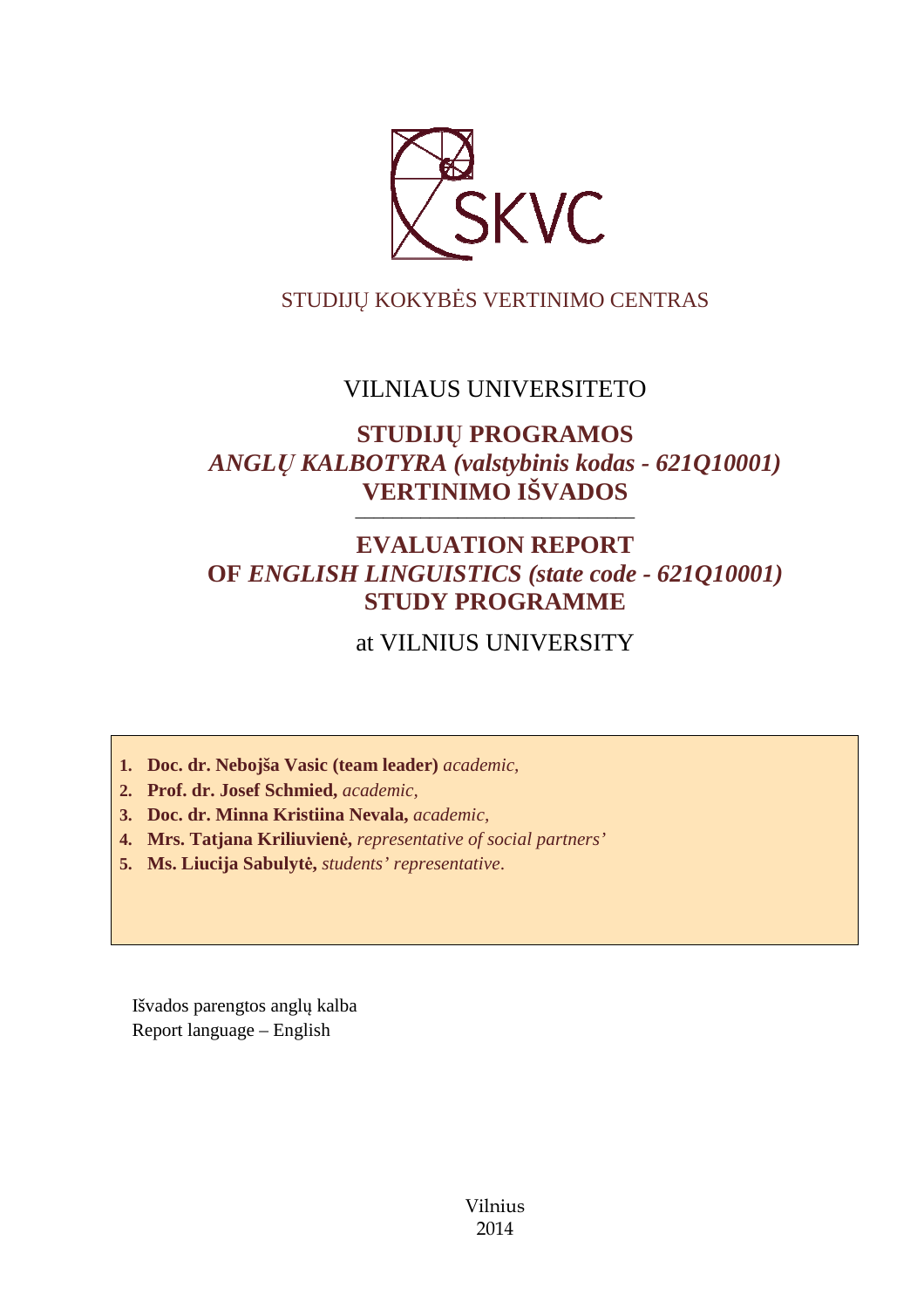# **DUOMENYS APIE ĮVERTINTĄ PROGRAMĄ**

| Studijų programos pavadinimas                                       | Anglų kalbotyra                |
|---------------------------------------------------------------------|--------------------------------|
| Valstybinis kodas                                                   | 621Q10001                      |
| Studijų sritis                                                      | Humanitariniai mokslai         |
| Studijų kryptis                                                     | Lingvistika                    |
| Studijų programos rūšis                                             | Universitetinės                |
| Studijų pakopa                                                      | Antroji                        |
| Studijų forma (trukmė metais)                                       | nuolatinė (2 metai)            |
| Studijų programos apimtis kreditais                                 | <b>120 ECTS</b>                |
| profesinė<br>Suteikiamas<br>laipsnis<br>ir<br>(ar)<br>kvalifikacija | Lingvistikos magistras         |
| Studijų programos įregistravimo data                                | 1997 m. gegužės 19 d.; Nr. 565 |

# **INFORMATION ON EVALUATED STUDY PROGRAMME**

–––––––––––––––––––––––––––––––

| Title of the study programme                           | <b>English Linguistics</b> |
|--------------------------------------------------------|----------------------------|
| State code                                             | 621Q10001                  |
| Study area                                             | <b>Humanities</b>          |
| Study field                                            | Linguistics                |
| Type of the study programme                            | University studies         |
| Study cycle                                            | Second                     |
| Study mode (length in years)                           | Full-time (2 years)        |
| Volume of the study programme in credits               | <b>120 ECTS</b>            |
| Degree and (or) professional qualifications<br>awarded | Master in Linguistics      |
| Date of registration of the study programme            | May 19, 1997; No. 565      |

# Studijų kokybės vertinimo centras

The Centre for Quality Assessment in Higher Education

©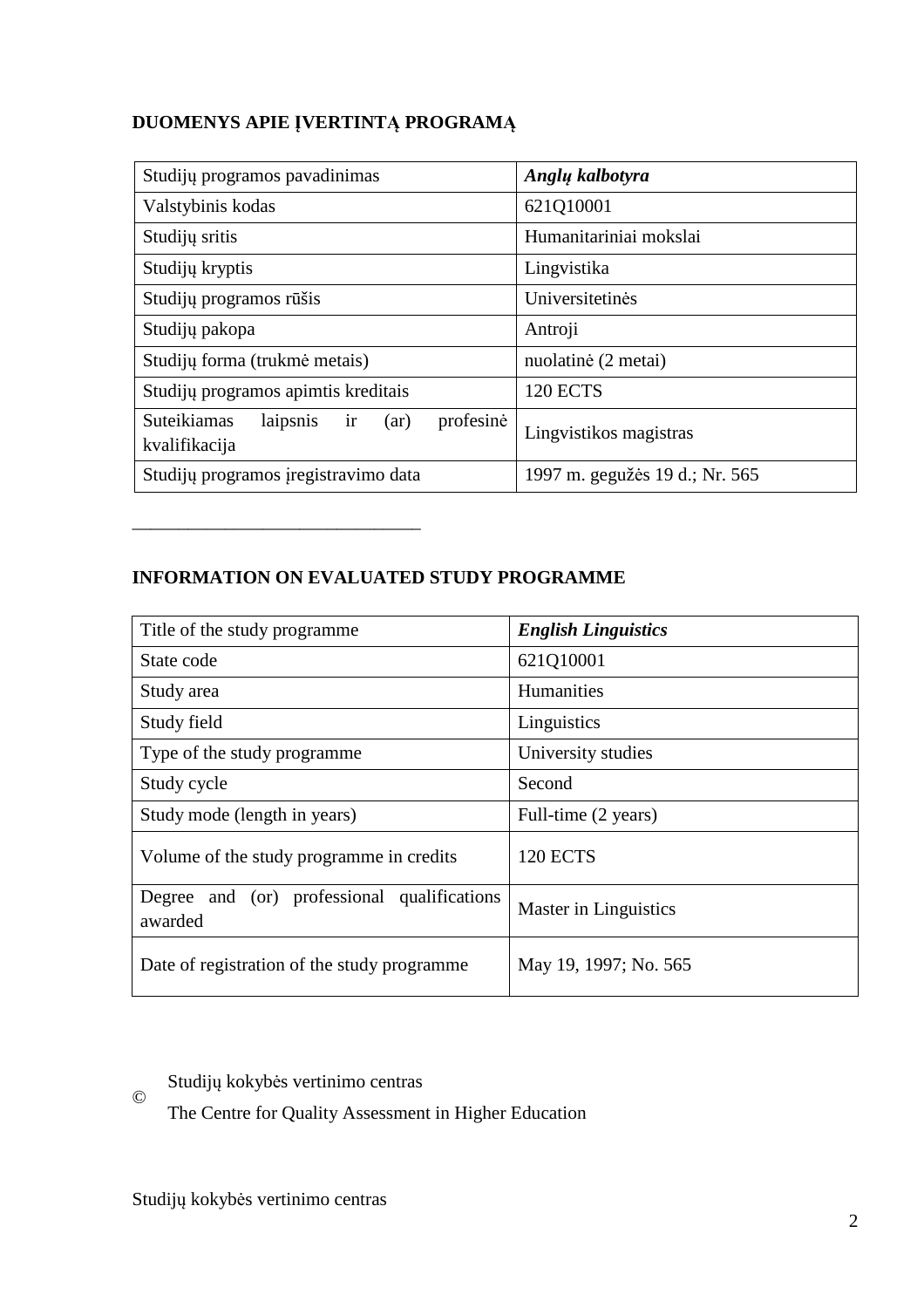| 1.1.                                                                        |  |
|-----------------------------------------------------------------------------|--|
| 1.2.                                                                        |  |
| Background of the HEI/Faculty/Study field/ Additional information 4<br>1.3. |  |
| 1.4.                                                                        |  |
|                                                                             |  |
|                                                                             |  |
|                                                                             |  |
|                                                                             |  |
|                                                                             |  |
|                                                                             |  |
|                                                                             |  |
| III.                                                                        |  |
|                                                                             |  |
|                                                                             |  |
|                                                                             |  |

# **CONTENTS**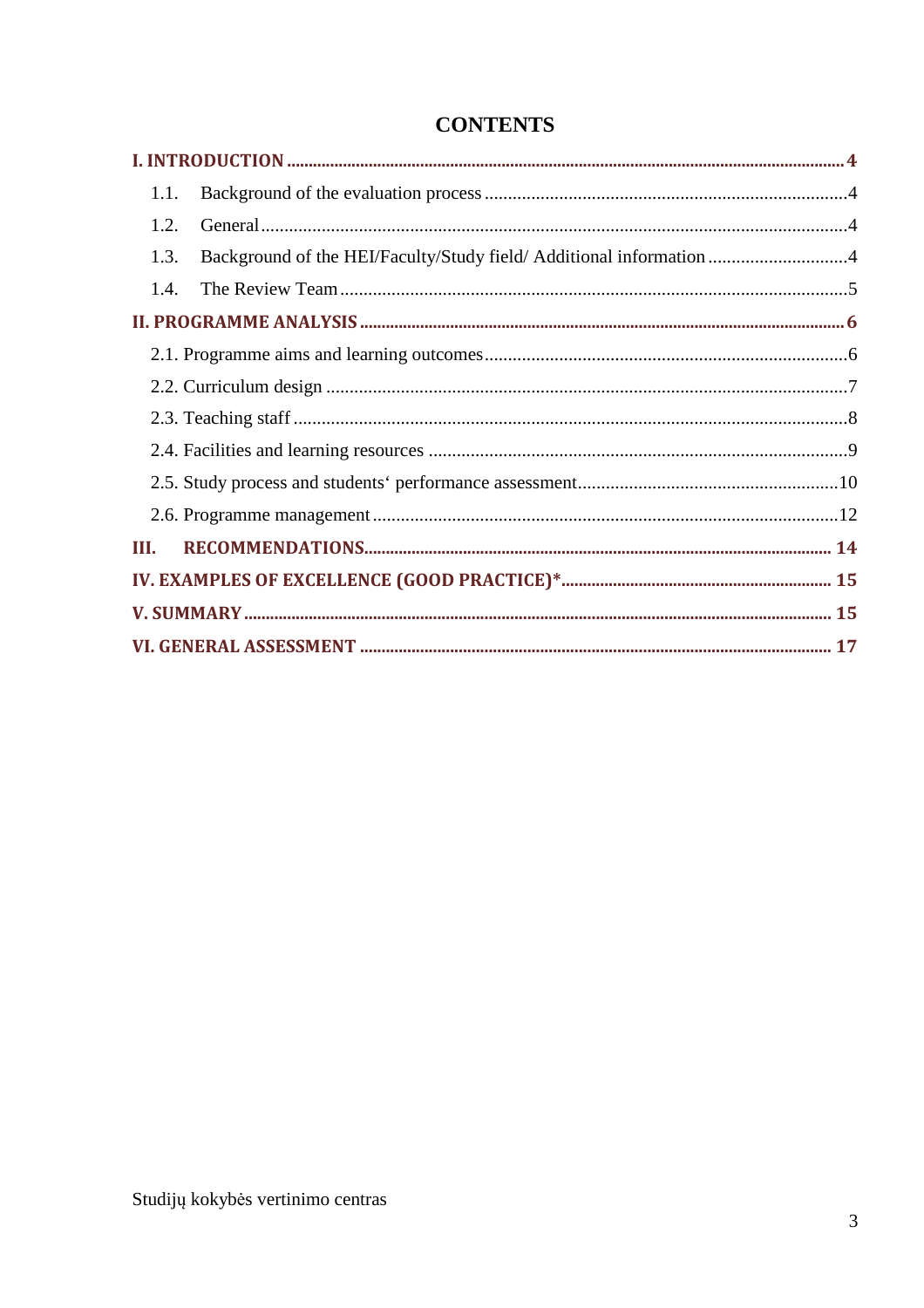# **I. INTRODUCTION**

## *1.1. Background of the evaluation process*

The evaluation of on-going study programmes is based on the **Methodology for evaluation of Higher Education study programmes,** approved by Order No 1-01-162 of 20 December 2010 of the Director of the Centre for Quality Assessment in Higher Education (hereafter – SKVC).

The evaluation is intended to help higher education institutions to constantly improve their study programmes and to inform the public about the quality of studies.

The evaluation process consists of the main following stages: *1) self-evaluation and selfevaluation report prepared by Higher Education Institution (hereafter - HEI); 2) visit of the review team at the higher education institution; 3) production of the evaluation report by the review team and its publication; 4) follow-up activities.* 

On the basis of external evaluation report of the study programme SKVC takes a decision to accredit study programme either for 6 years or for 3 years. If the programme evaluation is negative such a programme is not accredited.

The programme is **accredited for 6 years** if all evaluation areas are evaluated as "very good" (4 points) or "good" (3 points).

The programme is **accredited for 3 years** if none of the areas was evaluated as "unsatisfactory" (1 point) and at least one evaluation area was evaluated as "satisfactory" (2 points).

The programme **is not accredited** if at least one of evaluation areas was evaluated as "unsatisfactory" (1 point).

# *1.2. General*

The Application documentation submitted by the HEI follows the outline recommended by the SKVC. Along with the self-evaluation report (SER) and annexes, the following additional documents have been provided by the HEI before, during and/or after the site-visit:

| $\mathbf{\tau}$<br>NO. | Name of the document |
|------------------------|----------------------|
|                        |                      |
|                        |                      |

# *1.3. Background of the HEI/Faculty/Study field/ Additional information*

Studijų kokybės vertinimo centras Kaunas Faculty of Humanities, as a unit of Vilnius university, provides higher education programmes based on the collaboration among scientists in the fields of humanities, social and physical sciences. The unique characteristic of the faculty structure is defined by its mutual study programmes and interdisciplinary approach which should ensure high quality of education. According to The Statute of Vilnius University which was approved on April 23, 2002, the highest institution of university self-government is the Senate. The university is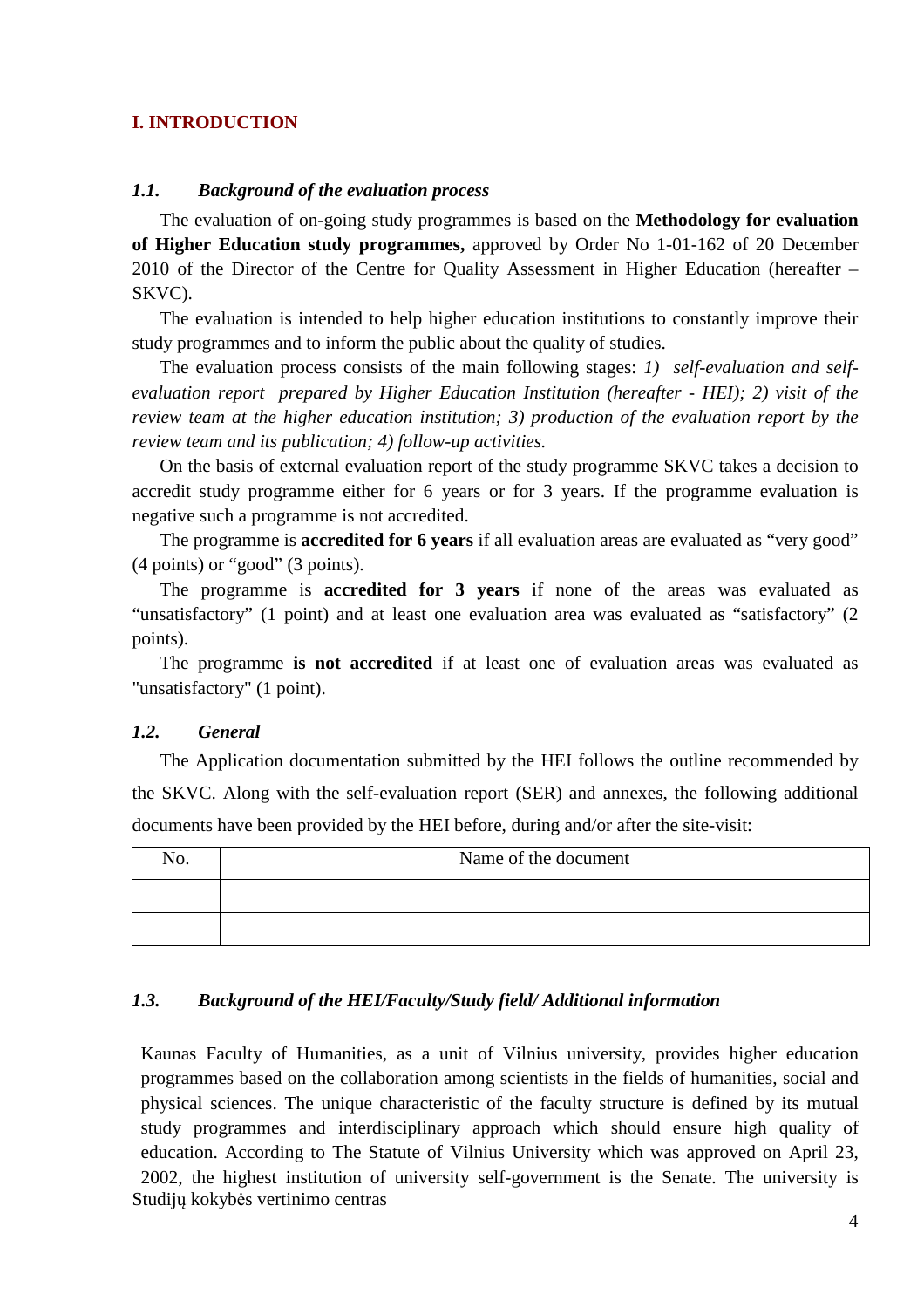governed by the Rector. The faculty is governed by the Council and the Dean. The Council is the supreme body of the faculty self-government. Its resolutions are mandatory to the faculty staff and students. The structure of Vilnius University Kaunas Faculty of Humanities (hereafter VU KHF) is the following: 7 departments (chairs) and a Centre for Socio-Cultural Research. The administration of the faculty consists of the Dean and four Vice-deans. The departments are academic subdivisions executing and developing study programmes and purposeful scientific work while the Centre for Socio-Cultural Research focuses on scientific work and publishing. In 2013, KHF carried out the admission into 9 BA and 10 MA study programmes. Prior to 2012, the Department of Germanic Philology had been implementing the BA study programmes of *English Philology* and *German Philology*, and in 2012 these two programmes were replaced by a new BA study programme *Audiovisual Translation*. At present, the first and second year groups of students are being trained and while only the third and fourth year groups of students represent the programme of *English Philology*. In the second cycle studies (MA), only the study programme *English Linguistics* is being delivered. The analyzed master study programme *English Linguistics* was registered in the Study and Academic Curriculum Register according to the regulations set by the Ministry of Education and Science, Order No. 1093 of June 14, 2002. In 2008, an external evaluation of this programme was carried out by an international committee led by prof. W. Kühlwein and members prof. K. Aijmer, prof. J. L. Gonzalez Escribano, prof. J. Fisiak, prof. M. Rissanen, prof. D. Škara and assoc. prof. J. Šliogerienė. The conclusions of the evaluation were positive: the programme was ACCREDITED WITHOUT CONDITIONS. The previous external evaluation of the programme was strongly positive as the programme was observed to be sound as well as successful whereas its weaknesses were mostly of technical character and their elimination lay to a large extent beyond the powers of the Department of Germanic Philology.

# *1.4. The Review Team*

The review team was completed according *Description of experts' recruitment*, approved by order No. 1-01-151 of Acting Director of the Centre for Quality Assessment in Higher Education. The Review Visit to HEI was conducted by the team on *3/October/2014.* 

- **1. Doc. dr. Nebojša Vasic (team leader),** *lecturer of Zenica University, Faculty of Philosophy, Department of English language and literature, Bosnia and Herzegovina.*
- **2. Prof. dr. Josef Schmied,** *the Chair of Chemnitz university of Technology, Department English language and linguistics, Germany.*
- **3. Doc.dr. Minna Kristiina Nevala,** *senior lecturer of University of Helsinki, Department of Modern Languages, Finland.*
- *4.* **Mrs. Tatjana Kriliuvienė,** *Teacher of English Language at Kuršėnai Laurynas Ivinskis gymnasium, Lietuva*
- **5. Ms. Liucija Sabulytė,** *student of Kaunas University of Technology, study programme Translation and editing of technical texts*.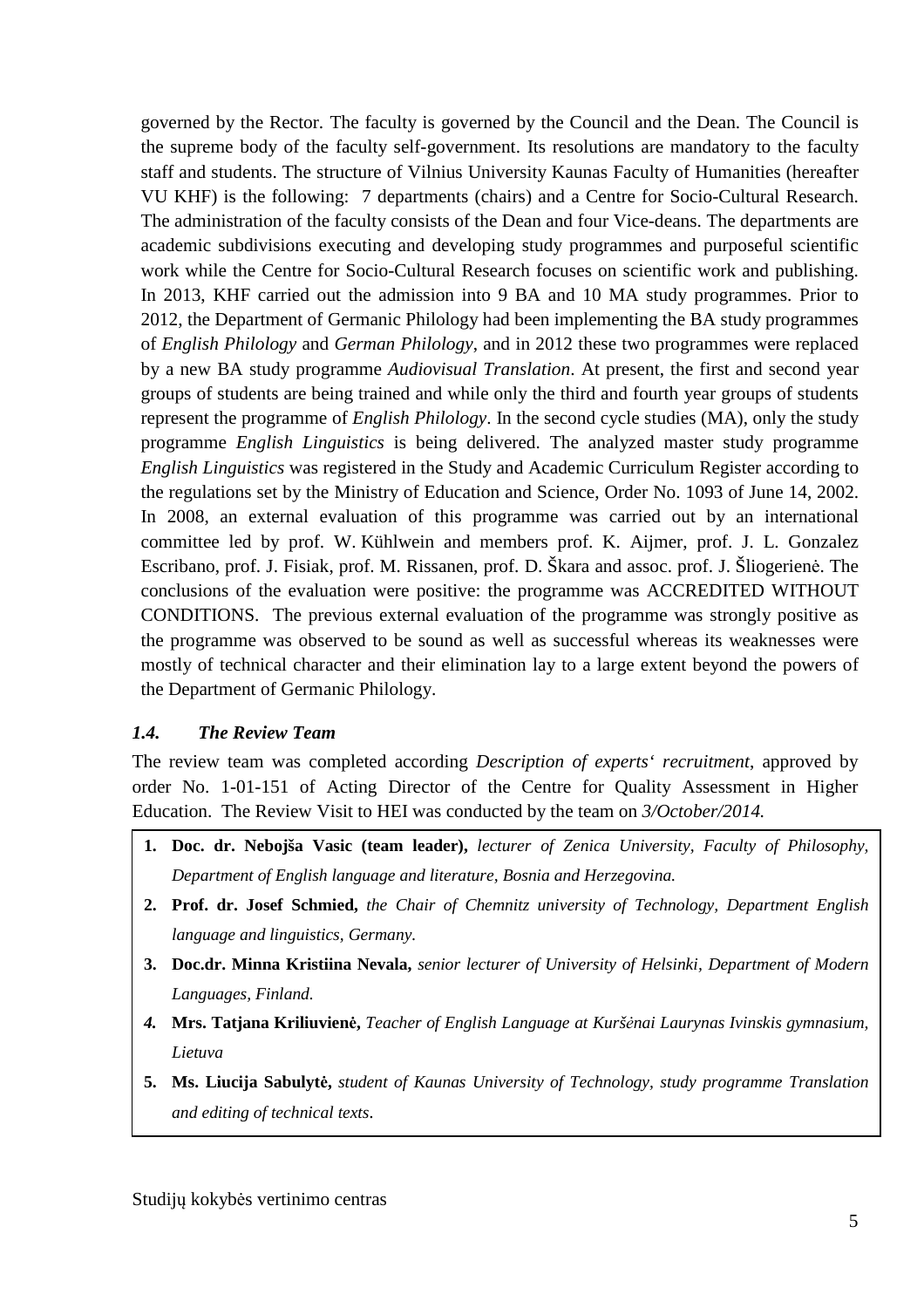# **II. PROGRAMME ANALYSIS**

#### *2.1. Programme aims and learning outcomes*

The SER of MA study programme English Linguistics (which underlines the significance of intercultural communication) claims that the aim of the study is *to prepare a competent specialist possessing the MA Degree who holds adequate knowledge of linguistics, is familiar with the most up-to-date theories, methods and technologies in the field and knows how to apply all this in practice, is able to carry out an independent research, creatively applying already known methods of analysis, knows the method application scope and limits, can foresee the results, identify their reliability, critically evaluate and apply theoretical and practical innovations.* 

In table 1. (SER) learning outcomes of the programme are well defined and connected with five generic competences (critical thinking, cooperative skills, planning and organizing skills, learning skills, commitment to general and professional ethics and seven subject-specific competences (linguistic knowledge, creative and re-creative skills, analytical skills, academic writing skills, intercultural and translation skills, communicative linguistic skills and computational skills). The selection of terms used to define learning outcomes is in concordance with higher stages of Bloom's taxonomy which are harmonized with MA study level requests. The following examples from table 1.serve as illustration that learning outcomes are adequately defined and coherent with profound levels of knowledge: to draw conclusions, apply independently created or adapted methods in context, holistic thinking, interdisciplinary competence, critical evaluation, self-supervision, re-assessment, writing reviews, thoughtful responses, upgrade ability, identify and create communication models etc.

SER, Table 2. precisely correlate between general academic learning outcomes of English Linguistics study programme and its subjects. Definitions of learning outcomes (in tables 1 and 2) are not burdened by unnecessary amplifications and perplexing ambiguity.

During the site-visit MA students confirmed that they are familiar with the aims and learning outcomes of the programme due to teachers' effort to clarify the essential competences related to the MA level of education. Particular stress is on the scientific research skills and students' ability to proceed on with their individual research in the field of linguistics. At the beginning of each course, apart from the content and the curriculum, teachers highlight the significance of the aims and competences of the programme which orients students towards holistic thinking, critical evaluation and interdisciplinary competence.

According to the SER the profile of the study programme provides students with education conforming to European standards comprising the field of linguistic studies and intercultural communication in which the students could expend their specialization and academic skills. Analyses of SER and findings during the site-visit confirm the solid foundation of the abovementioned concept of the study programme related to substantial theoretical background and intensive scientific research. After graduation (as it was confirmed to Expert Team (ET)) his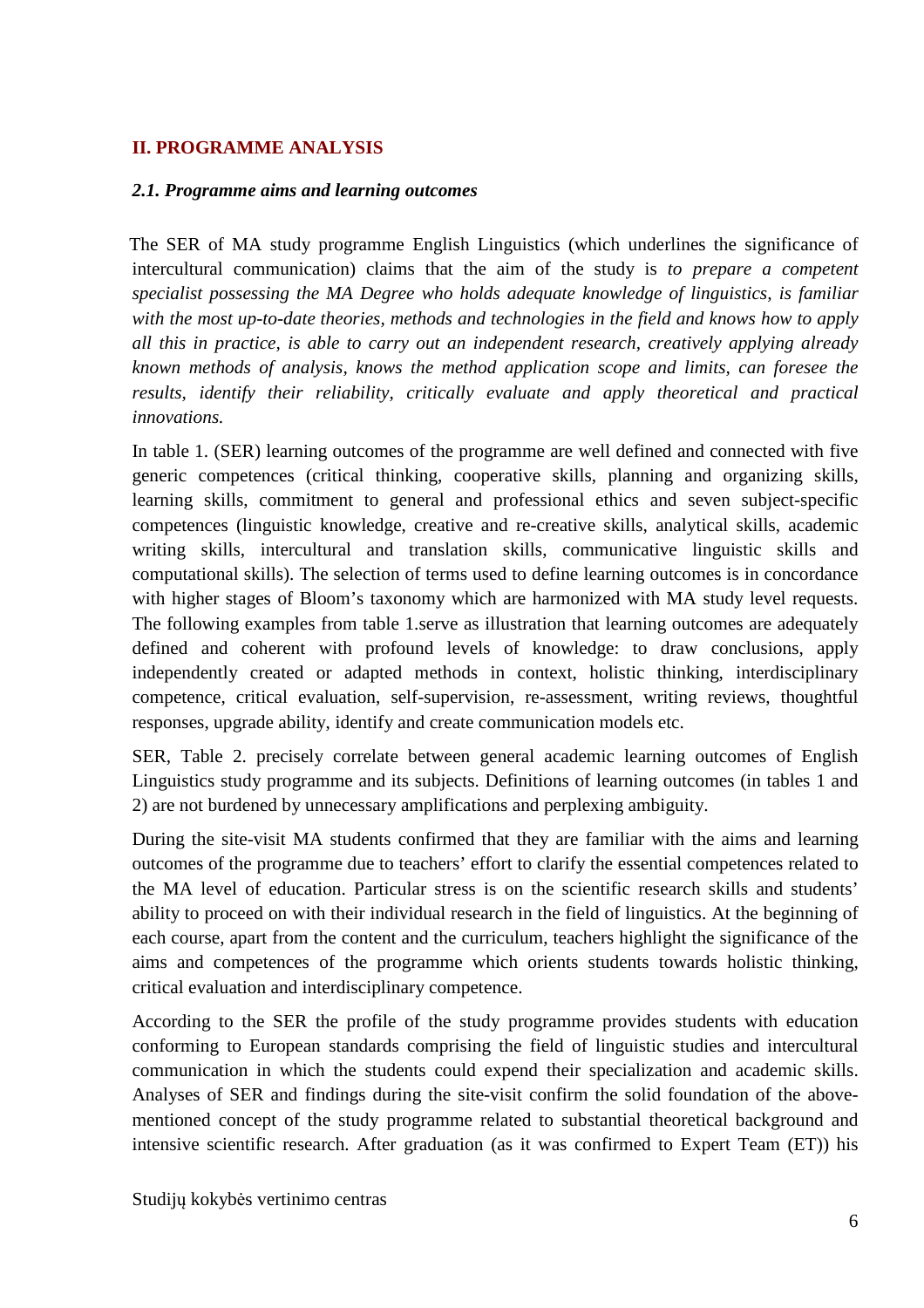study programme enables students to commence doctoral studies of humanities in the field of linguistics or to work in various fields of science, culture and media.

After analysing SER and study-visit the ET confirms that programmes aims and learning outcomes are consistent with the type and level of qualification offered. The same positive conclusion refers to the compatibility between the name programme, its learning outcomes, content and the qualifications offered.

# *2.2. Curriculum design*

Minister for Education and Science of the Republic of Lithuania ordered Legal requirements for MA study programme *Approval of the General Requirements for master Degree Study Programmes* (No V-826 of 3 June 2010) according to which all MA study programmes in Lithuania are organized. The above-mentioned document (legal requirements for MA study programme) is taken into consideration by the ET.

On the basis of comparisons between specified legal requirements and findings in SER the ET deduce the following:

The plan for MA study *English Linguistics* (provided in table 5, SER) comprises subjects and resources allocated to particular subjects (per semesters). All subjects are divided into three groups: theoretical foundation of linguistics, intercultural discourse and research. Such division is justifiable because of the pragmatic link between communication and language, namely the aim to intensify communicative competence on the basis of academic linguistic knowledge. The orientation of the study programme towards applicability is in harmony with contemporary educational trends and the needs of labour-market. The third group of research subjects is introduced in the second semester (Academic Research 1) as the preparation for MA thesis, while the fourth semester is devoted solely to the work on MA thesis.

Table 5 (SER) the correspondence of the MA study programme *English Linguistics* to the general study programme requirements proves that the curriculum design (and content) meets legal requirements:

The scope of the programme is 120 credits which is within legal requirements (between 90 and 120 study credits). 120 credits are allocated to main direction subjects (which legal requirement is at least 60 credits). 8 credits for optional subjects meets the requirement (30 credit is maximum legal requirement). Students suggested that the scope of elective subjects and allocated credits could be higher to allow more opportunities for student's interests (which is in harmony with the principal aims and learning outcomes of the MA study programme).

46 credits are planned for the preparation of the final thesis and defence (30 credits is at least according to legal requirements). The ET suggests that the amount of credits for the final thesis could be reduced and allocated to either translation (with preference to be more practical than merely academic subject) or additional elective subjects (to foster student's participation in designing the programme).

There are no repetitions of the respective study fields between the first cycle and the second cycle study subjects. The average volume of self-study is 64,75% (ranges from 38,32% and 95,57%) which is in concordance with the legal requirement (student's self-study time is at least 30% of each subject).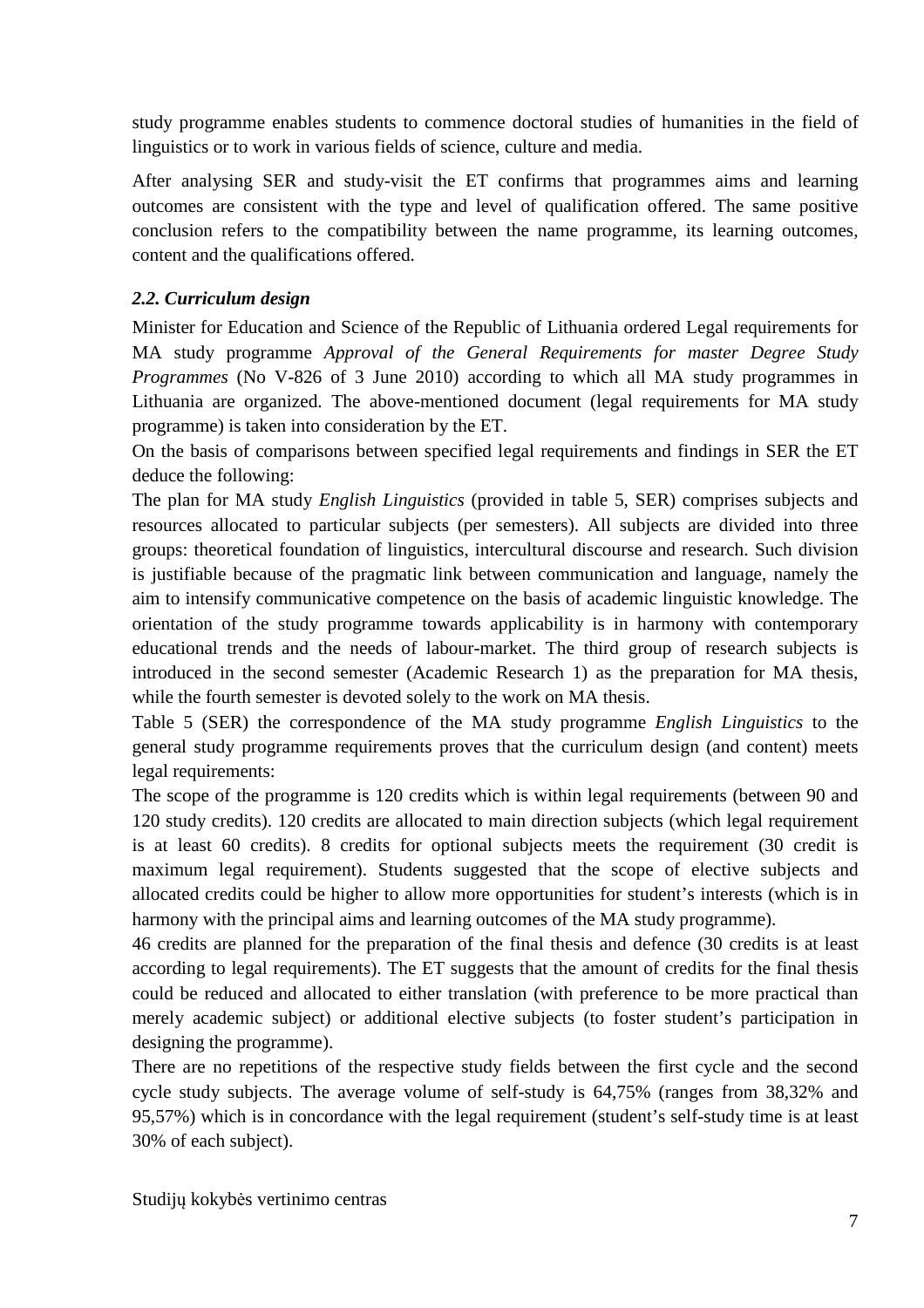Study subjects are spread evenly (4 mandatory subjects in the first, second and third semester). After analysing the content of the curriculum the ET confirms that their topics and themes are not repetitive. The content of the subjects is consistent with the type and level of the study. One of weaknesses of the curriculum is the status of elective subjects. During the visit students confirmed to ET that they must "choose" one subject which is unjustifiably labeled as an "elective". Thus students are not in position to decide between at least two offered elective subjects and utilize their preferences. The ET suggests reconsideration of the status of elective subjects adding more options which will be truly elective instead of mandatory – as it is now the case in this study programme.

Another important point of the study programme is the number of state-funded students which is decreased from nine to six (SER p.14). Having in mind that six is minimum number which allows divisions into two groups and normal academic work, so the study programme is literally on the verge of existence. The reduced number of state-funded students is directly reflected in the curriculum and implementation of the study programme. Instead of attending lectures on regular basis students of the second year have only two monthly consultations with their teachers which is the outcome of small number of state-funded students. The reduction of state-funded students is one of major challenges of this study programme. The ET suggests more intensive public promotion of the study programme but it is up to the management and the council of the study programme to precisely define necessary measures which will promote the relevance and the quality of the study programme among potential entrants. The ET understands that financial restrictions are not responsibility of the study programme but it must be underlined that the small number of entrants (less than six) puts into jeopardy the future of MA programme – in spite of its well-defined study aims and competences and the needs of the labour market.

The content of the curriculum is consistent with the type and level of the study programme. During the site-visit students and alumni were satisfied with consultations and teachers' willingness to support their students whenever needed. Both students and alumni had no complaints regarding teachers' readiness to monitor and facilitate their progress. Furthermore, the scope of the programme is sufficient to ensure learning outcomes and the content of the programme reflects the latest achievements in science, art and technologies.

# *2.3. Teaching staff*

The study programme is provided by the staff meeting legal requirements and their numbers and their qualifications are adequate to ensure learning outcomes: According to the SER, "12 individuals among whom there are 4 professors (prof. Droessiger, prof. Krūminienė, prof. Solomonik-Pankrašova and prof. Ulvydienė) of whom prof. Droessiger has completed the Habilitation procedure. In addition, there are six doctors associate professors, namely, assoc. prof. Alosevičienė, assoc. prof. Kerevičienė, assoc. prof. Mickienė, assoc. prof. Pasvenskienė, assoc. prof. Rumšienė and assoc. prof. Satkauskaitė. Finally, there are two doctors lecturers who are not yet eligible for the status of the associate professor due to their short working experience at the University. The age average of the lecturing staff is quite low, namely 43.5." This is a very good basis in terms of quantity and quality, age-structure and research specialisation. The teaching staff turnover ensures a good future for the programme. However, this was also achieved because the well-qualified section of German philology was successfully integrated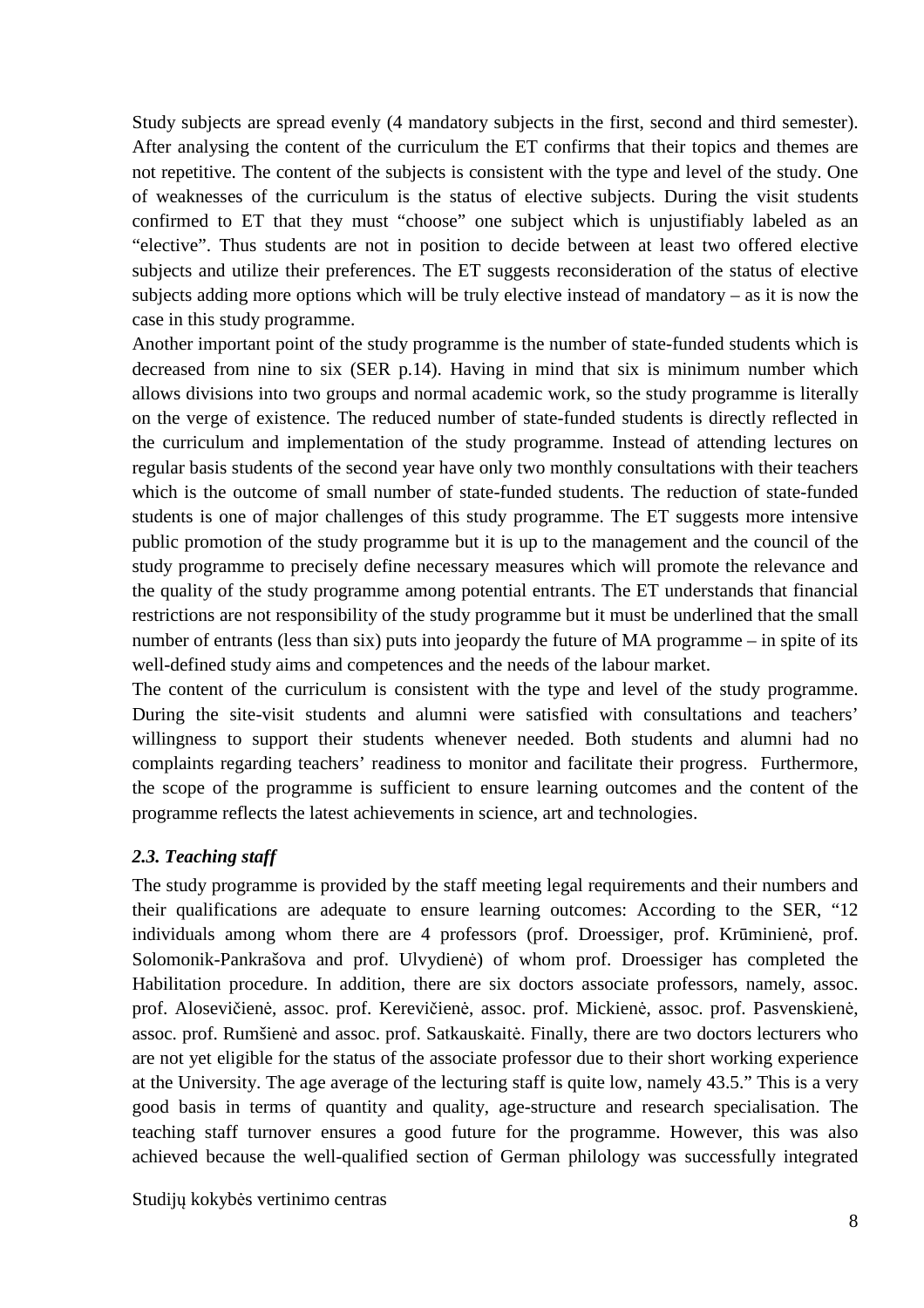into the department and because the department took up the challenge to provide a convincing "interlinguistic", typological spectrum Lithuanian - German - English, which is academically interesting and job-related. Of course, the reorientation of the staff cannot occur over night, but it is on the way and the teaching in English has to be increased (in some subjects or modules it is only 50 %) to give students more practice and work-related confidence. The moves from traditional philology to inter-cultural communication, cinema translation and translation memory systems (like TRADOS) indicate promising attempts to integrate the new technologies available - teachers can be encouraged to use them even more.

With the new library facilities, audio-visual lab and consultation rooms, the staff is convinced that the higher education institution creates conditions for their professional development necessary for the provision of the programme. In fact, teachers were very satisfied with their working conditions, but in total their teaching load is quite high. Alumni praised their teachers who had treated them "like colleagues" or "like family" and remembered vividly special teaching event like conference organisation and web page design - of course, even more such creative elements could be integrated in the curriculum. Teachers also reacted directly about teaching complaints (traditional style, reading) in the past, students reported; this proves that the collaborative family spirit works well in a small crisis.

Several tables in the SER demonstrate the staff's willingness and experience to collaborate in international projects and exchanges, which could all be expanded into further research activities and publications. Although the teaching staff of the programme is involved in research directly related to the study programme being reviewed, teachers feel they could do even more if their teaching load would be reduced. The department could achieve good research and publication results, if individual research commitment could be rewarded in personal "target agreements" (also to ensure a fair distribution of work). The good relations of the staff to social partners must also be used to secure more students for this interesting, modernising study programme.

#### *2.4. Facilities and learning resources*

The lecturers and students of the programme can use the facilities and equipment in the Kaunas Faculty of Humanities. At present, there are eight classrooms in frequent use by the programme, most of which are equipped with multimedia and Internet access. In addition, there are separate computer classrooms (209 working spaces) which provide enough room for both students and lecturers to work, meet and organize workshops (SER). The Master students of English Linguistics also have a study room of their own (AKMA) at their disposal for individual work, consultations and discussions with lecturers. According to the students, the AKMA room is not, however, equipped at all, which could be done in the future to be able to fully use the benefit of the room.

The facilities for the lecturers are also somewhat insufficient but teachers do not complain: half of the teaching staff has their own offices, half of them do not. Instead, they use communal rooms and classrooms when preparing for lectures and consulting students. There are also separate consulting rooms which teachers can use for both consulting and preparing lectures. ET understands that the university's facilities are limited, but in order to improve working conditions some arrangements could be reconsidered.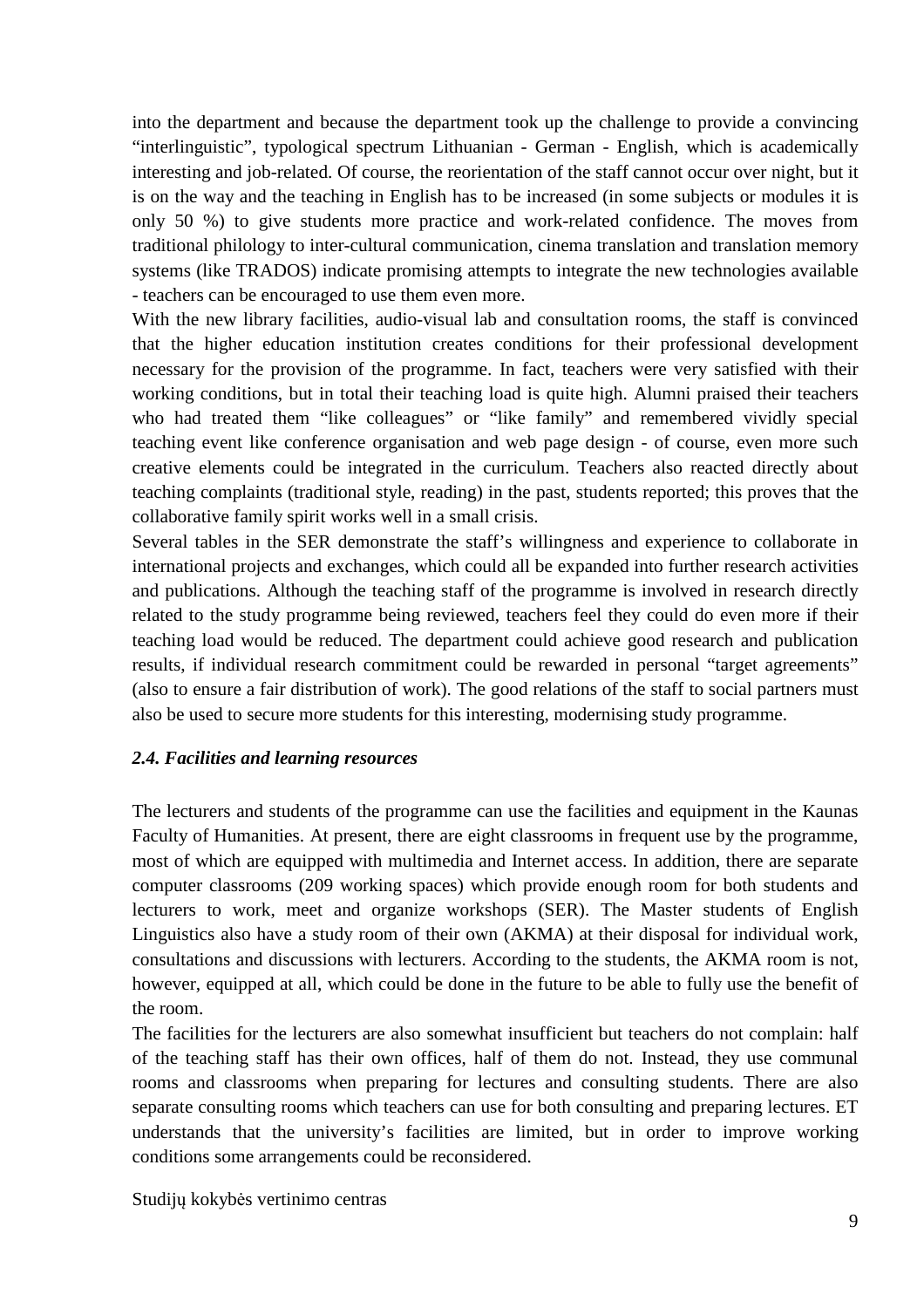The lab space arranged for the audiovisual translation programme can also be used by the English Linguistics students, alongside with a computerized video-conference room and a technical room. The AVL (audiovisual lab) is furnished with the latest computer and audiovisual equipment. All the classrooms provide the English students with enough room and facilities for the study process. New workstations with Internet access and printing and copying facilities have been set up since the last accreditation, which is good. Also, in the Faculty, there are 144 computers for students' use, both network and WiFi accessible. All the computers and lecture rooms are equipped with latest software, and therefore adequate for the students of English linguistics. The students told ET that computers at the library might not always be available, although the computers themselves are fine and new. ET also heard that the Master's students have been promised rooms with functioning computer equipment, which would partly solve problems related to the shortage of computerized workplaces.

The students of VU KHF can use the resources of KUT (Kaunas University of Technology) library and the Kaunas County Public Library. In addition to local access, students can use the national e-library services and databases, which are extensive enough for the programme's purposes. The library resources are constantly expanded. In recent years, the Ministry of Education and the EU funding have enabled the growth of the methodical resources of English Linguistics and Audiovisual Translation from c. 15,000 LTL to almost 280,000 LTL (according to SER). In addition to the library's own funds to acquire research literature, the departments allocate funds annually for the purchase of new literature. In general, the students were content with the library services, and ET was also shown the expanded library resources and new, computerized premises, which were impressive.

The number of course books seems to be sufficient, and whenever printed material appears to be inadequate, lecturers provide teaching materials in an electronic form on the VU KHF server. In addition, the teaching staff of the Germanic philology has created their own private library, available for all students at the department also in an electronic form on the server. The students do, however, point out that copying at their own expense is costly, and therefore it would be preferred to add more recent course literature on English Linguistics to the library resources. ET understands that acquiring enough literature to suit every student's needs is costly, and so the teaching staff is encouraged to share literature via the server and Moodle.

# *2.5. Study process and students' performance assessment*

As it is written in SER the applicants who have no less than a Bachelor degree in Philology could apply to the Master degree programme in English Linguistics. In this case, the admission grade is a sum of weighted average of marks from diploma supplement plus final grade of the thesis and additional points are added for participation in conferences and publishing research articles. The admission grade of applicants who graduated their Bachelor degree studies in other fields than Philology is calculated on the basis of the weight average of marks from diploma supplement and the evaluation of entry exam, which covers a range of linguistics courses obligatory for the Bachelor degree studies. This system allows admitting students who have an appropriate amount of knowledge as well as motivation to study Master degree. The regulations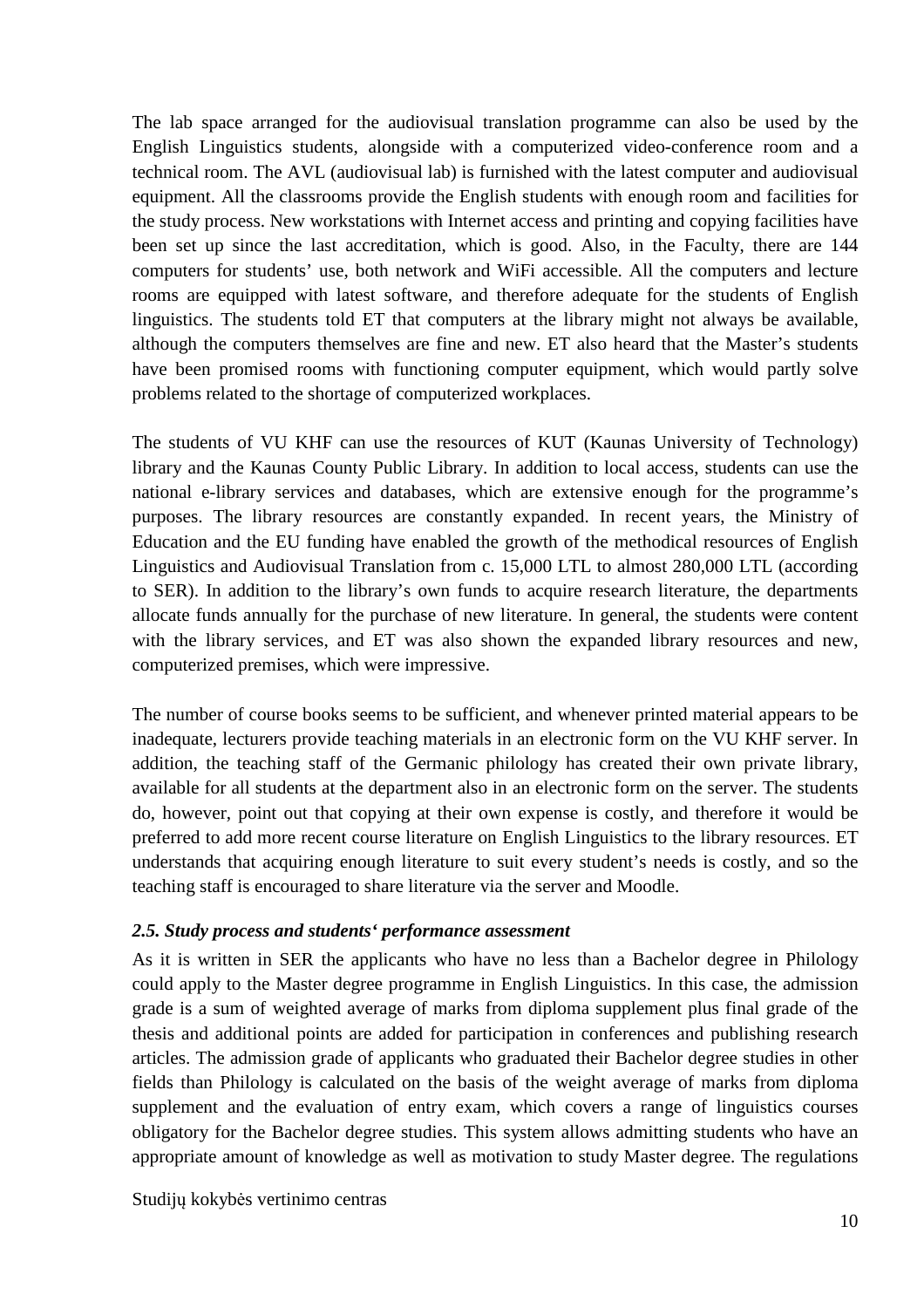of the admission procedures are available online in University website. It is said in SER that during last 5 years the number of state-funded and non-state funded positions was decreasing, and in 2013 only 6 persons started studies in this study field. All of them were state-funded and occupied all state-funded available places. There weren't students who study in non-state funded positions. Low numbers of state funded places attract only few students because usually they do not want to pay for the studies (it was explained to ET).

About 67% of students' graduate studies and the main discontinuation of studies usually takes place during the first semester. The main reasons of discontinuation: the inappropriate choice, family problems, possibilities to live and study abroad, academic leave (SER).

The low number of admission and discontinuation of studies can result that only 5 students continue studying in a group, and in this case according to regulations of the University. Students do not have academic lectures, only consultations every second week. This should be taken into consideration by the University's management. ET thinks that University should make efforts to attract more students, because students who do not have academic lectures do not consider programme management as very positive. On the other hand, as most of students have jobs and/or families, they describe study process as comfortable. But ET thinks that it can be questionable if this organization of study process fully ensures the achieving of learning outcomes.

Even though the Department is participating in the Erasmus student exchange programme and creates conditions for students to go, the students are not very interested in mobility programmes. This is because the majority of students work during their studies. It is also presented in SER that only one foreign student visited the Department for philological internship.

Students get all information about the study process, the description of subjects, evaluation methods, a list of compulsory and optional reading, learning outcomes of each course unit, the dates and procedures of examination, the academic staff within the department at the beginning of semester or each module. Also students can consult with Students Representative Board, which have Master students representatives. Students are satisfied with their representative.

Students are active in their scholarly and artistic activities, they actively participate in various kinds of seminars, conferences, projects and etc. Since 2002 students publish an academic publication "Respectus Philologicus". Since 2012 at least one scientific conference per year is held in a Kaunas Faculty of Humanities. In 2012 students also was involved in educational project "Theatre Online" and other short term projects. ET commends these activities and efforts but encourages having more long-term activities for students' participation.

The students of Vilnius University are provided with the following types of financial assistance: promotional scholarship, social scholarship, one-time social scholarship, one-time purposive scholarship, nominal scholarship, international student scholarship, doctoral scholarship, clinician scholarship, and state loans. But due to the small number of non-stated students there are not enough resources to shape the scholarships. So students are not supported financially and this needs to be taken into consideration. ET thinks that one of opportunities is to support students financially from University or Faculty recourses or search for social partners who can contribute to students' financial support.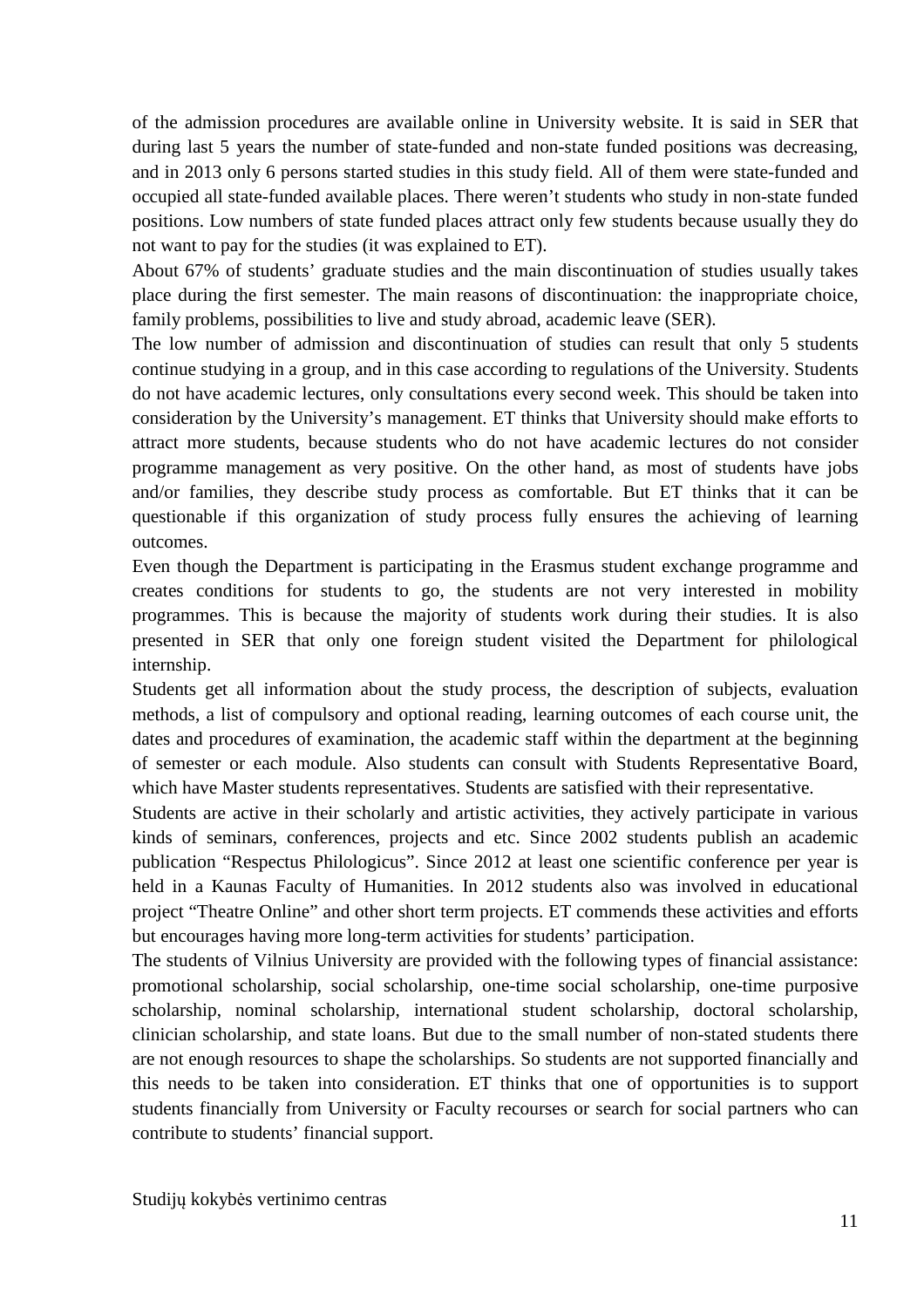Students mentioned that the students' assessment is based on the rules of respect and good will, as well as on professionalism, transparency, fairness, objectiveness and reliability. As it is common in Lithuania, subjects are evaluated by grade on scale from 1 to 10. Students are familiar with the assessment procedures and during the visit they described them as appropriate. Vilnius University has a common plagiarism system, so the final thesis is always checked before

public defense.

ET heard that the majority of graduates apply their study knowledge in their jobs. Most of graduates work in a field related to their knowledge of languages. Part of students starts their professional career during the studies because of a flexible schedule it is not so hard to combine studies with a work. Some of graduates choose to pursue scientific career and become doctoral students, so, in total, probably this programme meets the programme providers' expectations.

#### *2.6. Programme management*

In the chapter concerning the management of the project (86), SER provides the clear structure of the management units: the Study Programme Committee, the Department of Germanic Philology implementing the programme, the Dean of the Faculty, the Faculty Council and the University Study Committee. The Study Programme Committee, which consists of the Head and four members, has been projected and approved. It comprises 3 scholars, a social partner and a student representative who are supposed to collectively consider issues and implement ideas. During the meeting with the Self Evaluation Group (SEG), a former student in the SER confirmed the collaborative work in the programme.

The meetings of the Study Programme Committee are held on demand, at least once a semester which was confirmed by a social partner, a member of the Committee during the visit meeting both with teachers and SER group. Moreover, one social partner noted that, sometimes, the meetings are held even more often if there is a demand.

Though the SER states and visits with different target groups confirmed that the responsibilities for decisions and monitoring of the implementation of the programme are clearly allocated*,* ET has a doubt about the quality of management, in general, and the choice of elective subjects and students' load during the studies in particular. The meeting with the students revealed that in spite of information about the elective subjects they could not choose any (it was allocated on the programme decision). ET can only guess that the students' load in semester 4 (only academic research and Master thesis) was adjusted to the number of students. Due to having only 5 students in a group (2014) the programme does not provide contact hours (SER table 5), only consultations twice a month which might sound not to be fully sufficient. However, during the site meeting nobody complained about this. ET admits that the programme is limited by the legal frames and states the need for the number of students' admission to be revised. The conclusion could be driven that the management of the study programme should look for ways to provide more regular lectures and more contact hours for the second-year students.

Studijų kokybės vertinimo centras The implemented study programme is assessed during the process of annual self-evaluations. ET is satisfied with the given in the SER explanation of the process ("… the evaluation of students' achievements, students' progress, the causes of students' "drop-out", students' surveys on the content and quality of the programme courses, lecturers' suggestions for the improvement of the study programme and the evaluation of the quality of the overall study programme by the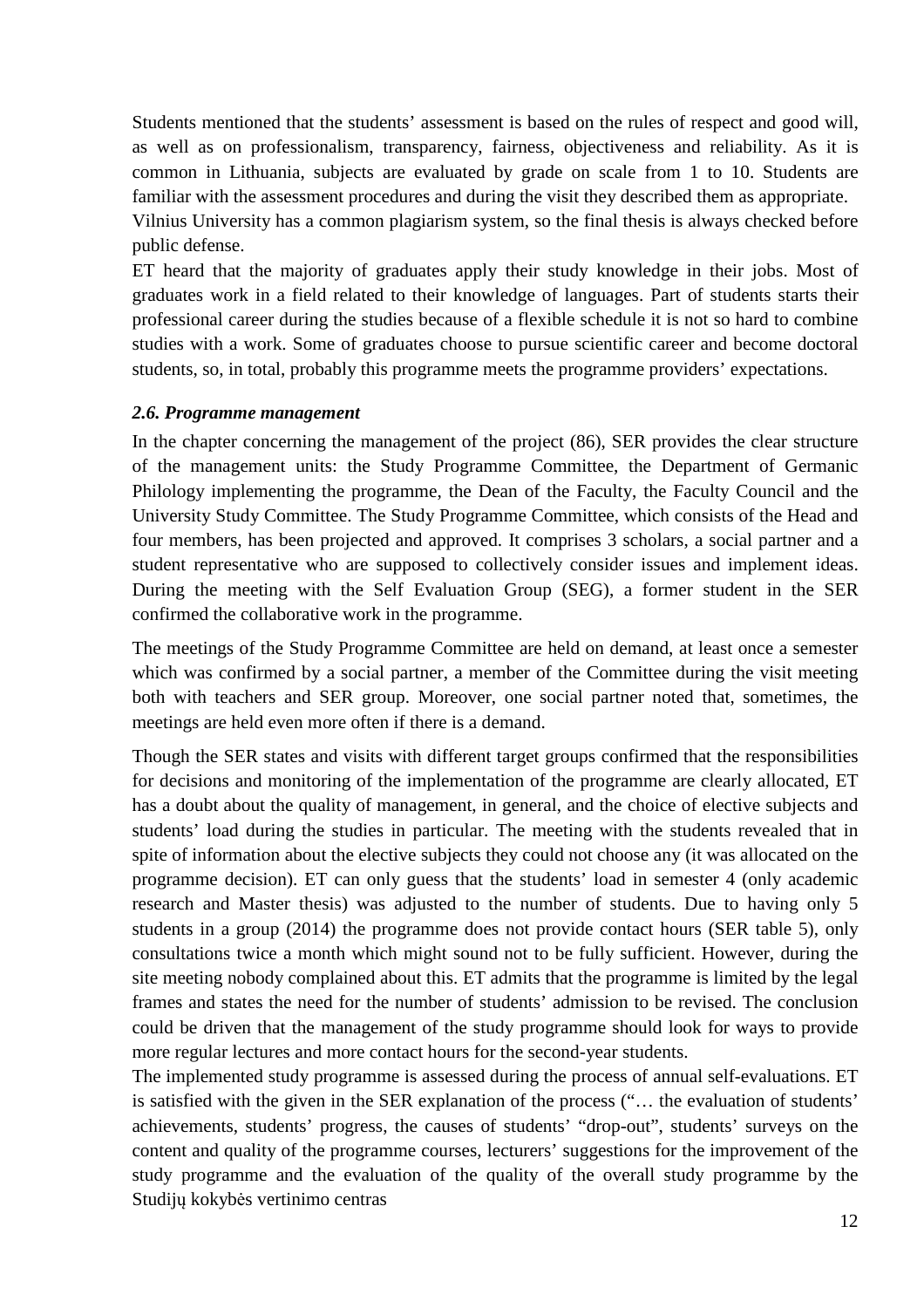graduates of the programme."). According to the SER, the data of the implementation of the programme is regularly collected and analyzed. The results of the internal and external evaluation of the programme are taken into consideration for the sake of the improvement of the study programme. For example, the number of full time professors has increased up to 4 since 2008. Also, the students' demand to shift informatics subject from the fourth semester to the third was met. Unfortunately, some examples of not being able to change the situation which didn't depend on the local powers were provided both in the SER and during the meeting with the SEG. As the example, the number of state funded places regulated by financial restrictions was mentioned.

The internal evaluation (students' surveys in particular) is conducted on three levels, the SER states. They are as follows - *University* (the Quality Management Centre of Vilnius University annually pursues student surveys on studies at VU and the courses taken during their previous semester of studies), *Faculty* (both the Programme Committee and the lecturers analyze the survey results while the Vice-Dean for studies presents the generalized survey results of the quality of the programmes implemented by an individual department to the heads of the departments), and *Department* (during the meetings of the Department and the Study Programme Committee) levels. The questionnaires are to be filled on the VU information system and are processed centrally. In addition, according to the SER, both on the faculty and department levels, students' surveys are conducted by the Student Association (unified for all University surveys are conducted online) and teachers' (mostly oral during the discussions). During the visit meeting with teaching staff ET was assured that the system does work and students' feedback for teachers is of great importance. The systematic discussions are very useful for teachers' development and, according to the staff, it is sometimes enough to get a remark during or after the lecture to implement improvement element in the teaching content, style or form. It cannot be doubted after the visit that the relationship between teachers and students are close, friendly, supportive and useful.

The SER states that "the students closely cooperate with lecturers and administration; therefore, the needs of the students are frequently revealed during face-to-face discussions". Also, a critical review of the study programme can be initiated by a sufficiently large group of students in the form of a written request.

The SER reveals that the assessment is also focused on the analysis of market in the form of the questionnaires filled in by companies which have employed the university graduates and the point of view of social partners. This enables to increase the integrity of science and practice and general quality of the studies. The representative of local municipality (a social partner) confirmed the fact. So, it can be stated that the evaluation and improvement processes involve stakeholders.

Also, the SER states that social partners have an impact on the quality of the study programme by participating in the activities initiated by the Programme Committee and by chairing the scientific board of the final Master theses defence. During the visit meeting with social partners, ET found out that 6 of 8 people present in the meeting confirmed having participated at the public defense.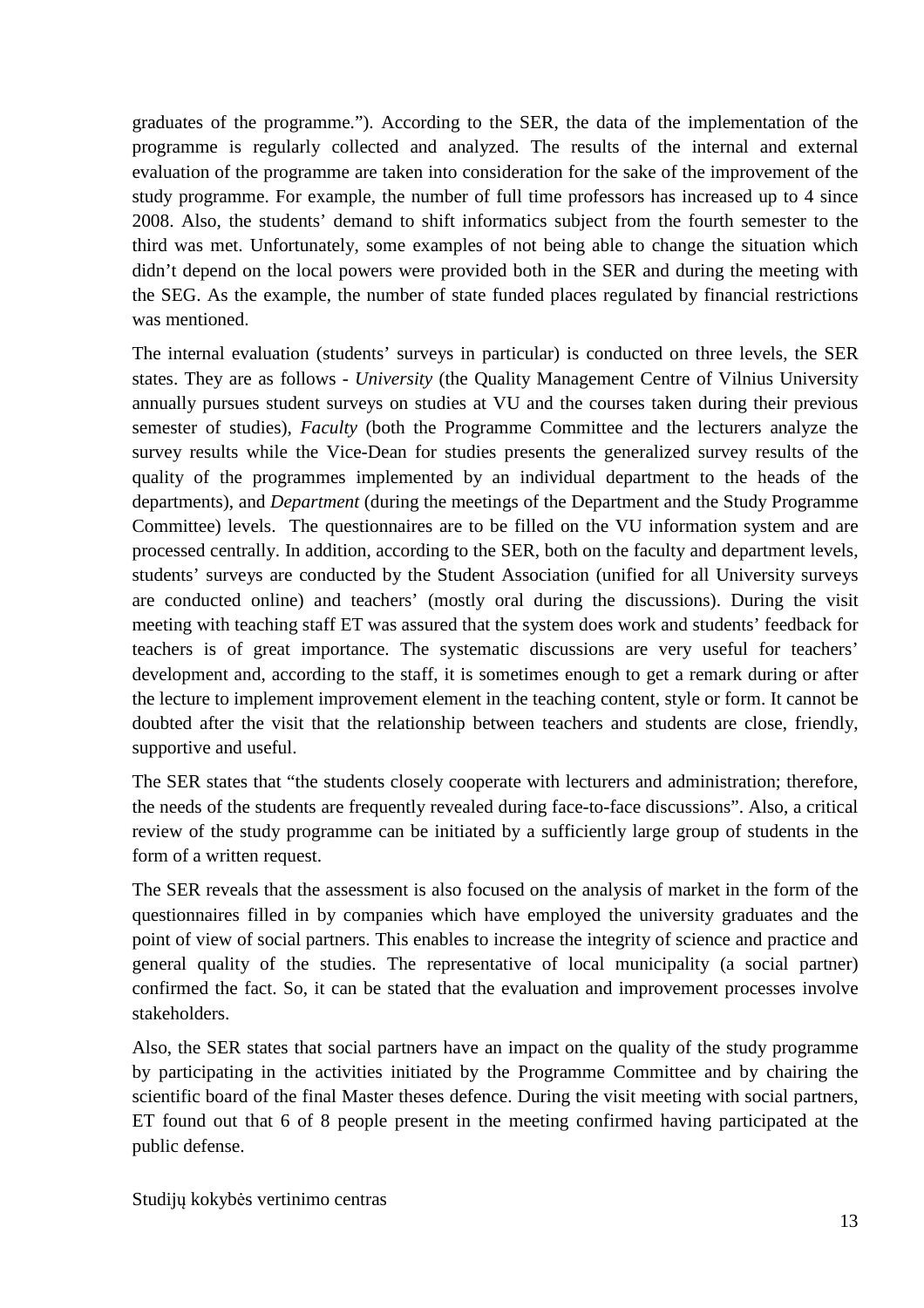ET has witnessed the close relationships with the social partners and their impact on the programme during the meeting with the SER group as a social partner participated in the conversation and expressed her strong willingness to improve the programme. The representative of local municipality noted that her advice for more time for independent work hours, more practical skill development in translation was taken into consideration. As SER group and teachers assured ET, the contact hours have been reduced from 35% to 24 % but working hours of the teaching staff have increased (unfortunately, because of the teachers' involvement in BA programme).

Chapter 3, paragraph 16 in the SER deals with the internal quality assurance measures. After the discussion held in the spring of 2013 with the undergraduates and graduates of *English Linguistics*, lecturers and members of the Study Programme Committee, some alterations of the programme improvement have been made. Therefore, ET comes to the conclusions that internal quality assurance measures are quite effective and efficient.

# **III. RECOMMENDATIONS**

- 1. The ET understands that financial restrictions are not responsibility of the study programme but it must be underlined that the small number of entrants (less than six), in spite of its well-defined study aims and competences and the needs of the labour market, puts into jeopardy the future of MA programme. It is recommended to enlarge the admission of state-funded students.
- 2. The ET suggests more intensive public promotion of the study programme but it is up to the management and the council of the study programme to precisely define necessary measures which will promote the relevance and the quality of the study programme among potential entrants.
- 3. One weakness of the curriculum which can be easily eliminated is the status of elective subjects. Students confirmed that only one subject is offered which is unjustifiably labeled as an "elective". The ET suggests urgent reconsideration of the status of elective subjects adding more options which will be truly elective instead of mandatory (as it is now the case in the study programme).
- 4. The reduced number of students is directly reflected in the curriculum and implementation of the study programme. Instead of attending lectures on regular basis students of the second year have only two monthly consultations with their teachers which is the outcome of small number of students. In spite of legal restrictions the management of the study programme should find ways to provide more regular lectures and more contact hours for the second-year students.
- 5. Although the teaching staff of the programme is involved in research directly related to the study programme, teachers feel they could do even more if their teaching load would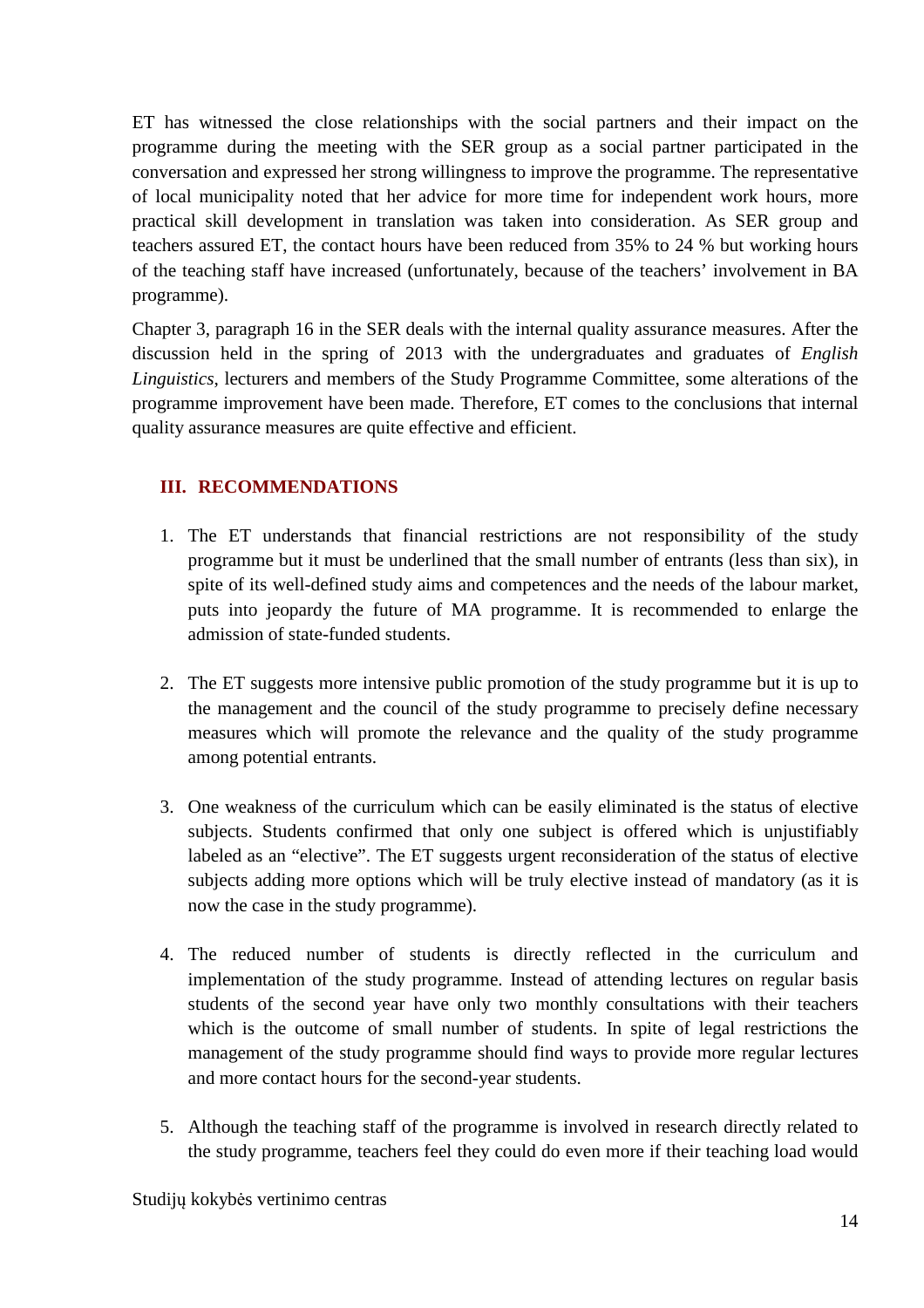be reduced. The council of the study programme should reconsider teachers' load to allow more time for scientific-research work.

6. In order teachers not to use communal rooms and classrooms when preparing for lectures and consulting students ET suggests further efforts for providing more offices for teachers and equipping the AKMA room if possible.

# **IV. EXAMPLES OF EXCELLENCE (GOOD PRACTICE)\***

\* if there are any to be shared as a good practice

# **V. SUMMARY**

Programmes aims and learning outcomes are well-defined and consistent with the type and level of qualification offered. The same positive conclusion refers to the compatibility between the name programme, its learning outcomes, content and the qualifications offered. The link between the study programme and alumni is highly positive. Alumni and social partners are supportive and aware of the relevance of the study programme.

The audiovisual lab is furnished with the latest computer and audiovisual equipment. All the classrooms provide the English students with enough room and facilities for the study process. New workstations with Internet access and printing and copying facilities have been set up since the last accreditation. The library resources are constantly expanded. In recent years, the Ministry of Education and the EU funding have enabled the growth of the methodical resources of English Linguistics and Audiovisual Translation from c. 15,000 LTL to almost 280,000 LTL. In addition to the library's own funds to acquire research literature, the departments allocate funds annually for the purchase of new literature.

The data of the implementation of the programme is regularly collected and analyzed. The results of the internal and external evaluation of the programme are taken into consideration for the sake of the improvement of the study programme. One of positive changes - The choice of the thesis topic: students are allowed to choose the topic of the thesis not during the first year.

The students closely cooperate with lecturers and administration; therefore, the needs of the students are frequently revealed during face-to-face discussions. Alumni praised their teachers who had treated them "like colleagues" or "like family" and remembered vividly special teaching events like conference organisation and web page design.

Studijų kokybės vertinimo centras ET could hear the willingness of both management and the council of the study programme to initiate contemporary methods of teaching and modify the content of the curriculum in order to meet justifiable students' demands and demanding aims (learning outcomes) of the programme. The major weakness of the study programme is related to financial restrictions and reduced number of state-funded places which is beyond control of the study programme. The inevitable consequence of small number of state-funded places is related to reduced number of contact hours and regular lectures. The ET believes that above-mentioned major weaknesses could be solved in a reasonably short period of time with more intensive promotion of the programme and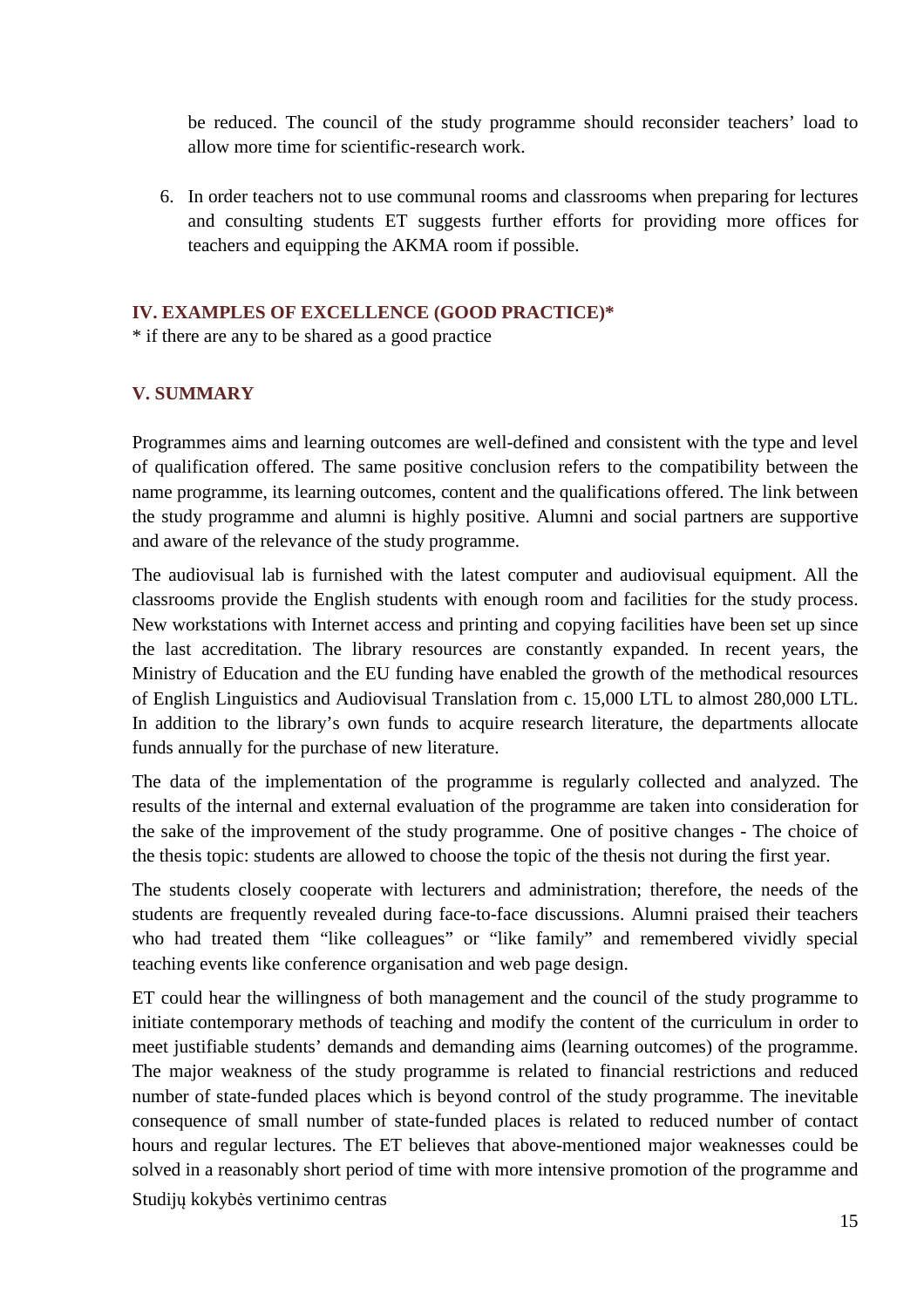certain modifications regarding the policy of potential entrants. Also, it would be good to improve AKMA rooms and teachers' offices situation.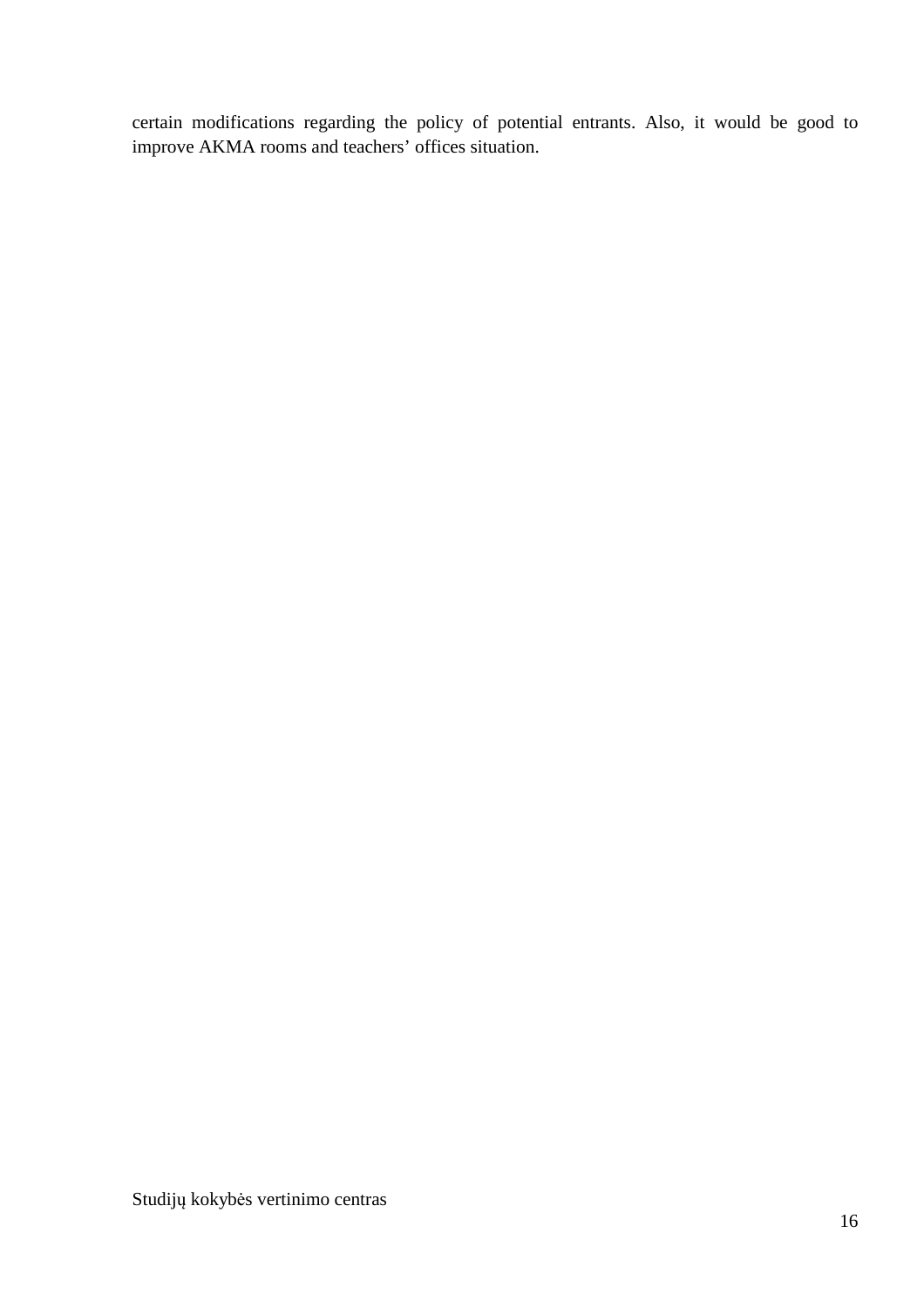# **VI. GENERAL ASSESSMENT**

The study programme ENGLISH LINGUISTICS (state code – 621Q10001) at VILNIUS UNIVERSITY is given **positive** evaluation.

| No. | <b>Evaluation Area</b>                             | <b>Evaluation</b><br><b>of</b><br>in<br>area<br>an<br>points* |
|-----|----------------------------------------------------|---------------------------------------------------------------|
| 1.  | Programme aims and learning outcomes               | 3                                                             |
| 2.  | Curriculum design                                  | 3                                                             |
| 3.  | Teaching staff                                     | 3                                                             |
| 4.  | Facilities and learning resources                  | 3                                                             |
| 5.  | Study process and students' performance assessment | 3                                                             |
| 6.  | Programme management                               | 3                                                             |
|     | <b>Total:</b>                                      | 18                                                            |

*Study programme assessment in points by evaluation areas*.

\*1 (unsatisfactory) - there are essential shortcomings that must be eliminated;

2 (satisfactory) - meets the established minimum requirements, needs improvement;

3 (good) - the field develops systematically, has distinctive features;

4 (very good) - the field is exceptionally good.

| Grupės vadovas:<br>Team leader: | Doc. dr. Nebojša Vasic          |
|---------------------------------|---------------------------------|
| Grupės nariai:<br>Team members: | Prof. dr. Josef Schmied         |
|                                 | Doc. dr. Minna Kristiina Nevala |
|                                 | Tatjana Kriliuvienė             |
|                                 | Liucija Sabulytė                |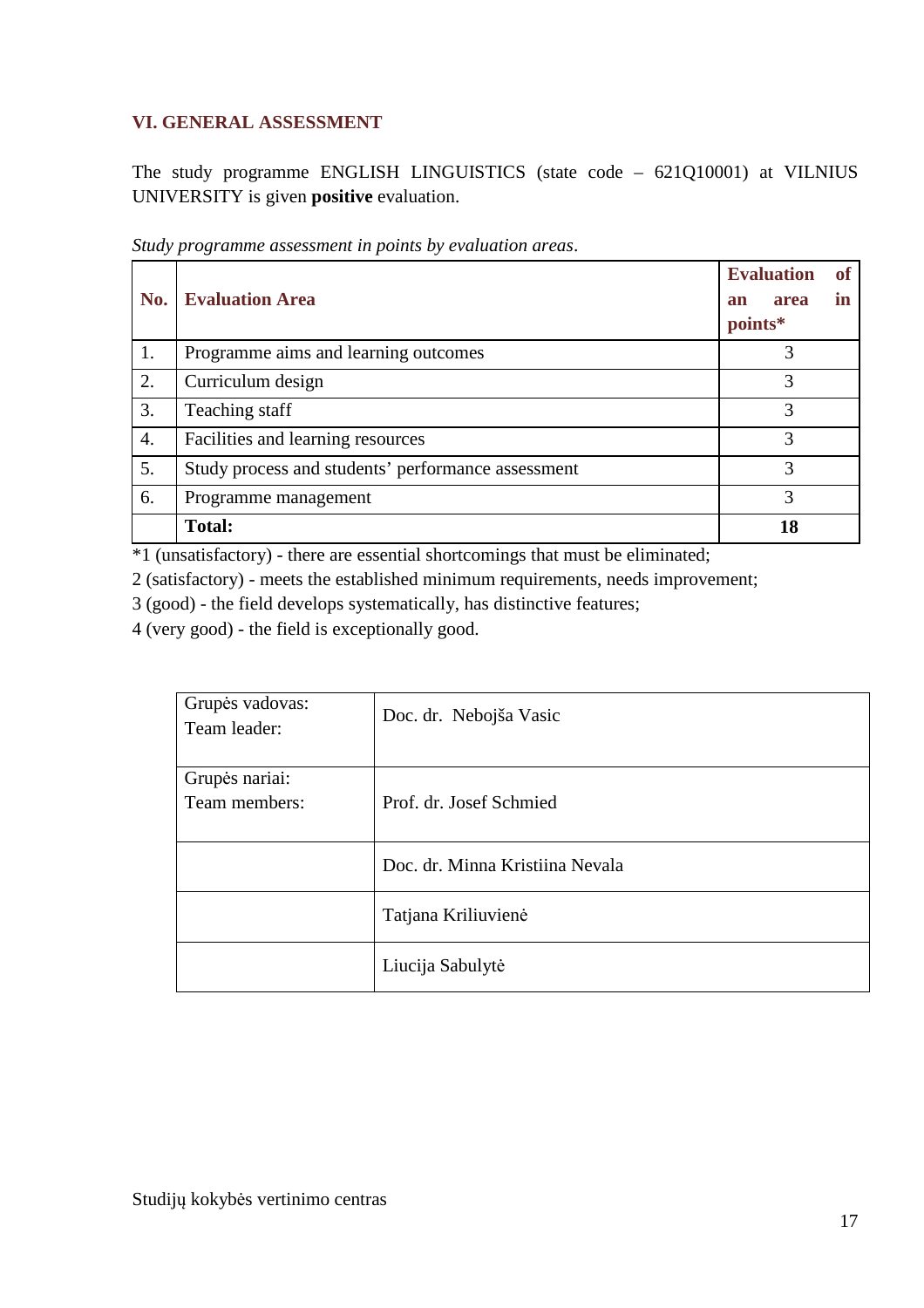## **VILNIAUS UNIVERSITETO ANTROSIOS PAKOPOS STUDIJŲ PROGRAMOS**  *ANGLŲ KALBOTYRA* **(VALSTYBINIS KODAS – 621Q10001) 2014-12-15 EKSPERTINIO VERTINIMO IŠVADŲ NR. SV4-607 IŠRAŠAS**

<...>

## **VI. APIBENDRINAMASIS ĮVERTINIMAS**

VILNIAUS UNIVERSITETO studijų programa *ANGLŲ KALBOTYRA* (valstybinis kodas – 621Q10001) vertinama **teigiamai**.

| Eil.<br>Nr. | <b>Vertinimo sritis</b>                          | <b>Srities</b><br>įvertinimas,<br>balais* |
|-------------|--------------------------------------------------|-------------------------------------------|
| 1.          | Programos tikslai ir numatomi studijų rezultatai |                                           |
| 2.          | Programos sandara                                | 3                                         |
| 3.          | Personalas                                       | 3                                         |
| 4.          | Materialieji ištekliai                           | 3                                         |
| 5.          | Studijų eiga ir jos vertinimas                   | 3                                         |
| 6.          | Programos vadyba                                 | 3                                         |
|             | Iš viso:                                         | 18                                        |

\* 1 - Nepatenkinamai (yra esminių trūkumų, kuriuos būtina pašalinti)

2 - Patenkinamai (tenkina minimalius reikalavimus, reikia tobulinti)

3 - Gerai (sistemiškai plėtojama sritis, turi savitų bruožų)

4 - Labai gerai (sritis yra išskirtinė)

<...>

# **V. SANTRAUKA**

 Programos tikslai ir numatomi programos studijų rezultatai yra aiškiai apibrėžti ir atitinka siūlomos kvalifikacijos rūšį ir lygį. Tos pačios teigiamos išvados pasakytinos ir apie programos pavadinimo dermę su numatomais studijų rezultatais, turiniu bei suteikiamomis kvalifikacijomis. Itin teigiamai vertintinas absolventų dalyvavimas gerinant studijų programą. Tiek absolventai, tiek socialiniai partneriai studijų programos svarbą supranta ir ją remia.

Audiovizualinė laboratorija aprūpinta moderniausia kompiuterine ir audiovizualine įranga. Visose anglų kalbos studentams skirtose auditorijose pakanka įrangos ir vietos studijoms. Po paskutinės akreditacijos įsteigta dar daugiau prieigą prie interneto turinčių bei spausdinimo ir kopijavimo įranga aprūpintų darbo vietų. Nuolat plečiami bibliotekos ištekliai. Pastaraisiais metais dėl Švietimo ir mokslo ministerijos bei Europos Sąjungos finansavimo nuo 15 000 Lt iki beveik 280 000 Lt padidėjo Anglų kalbotyros ir Audiovizualinio vertimo programų metodiniai ištekliai. Be mokslinei literatūrai įsigyti skirtų bibliotekos fondų, papildomų lėšų naujai literatūrai pirkti kasmet skiria ir katedros.

Studijų kokybės vertinimo centras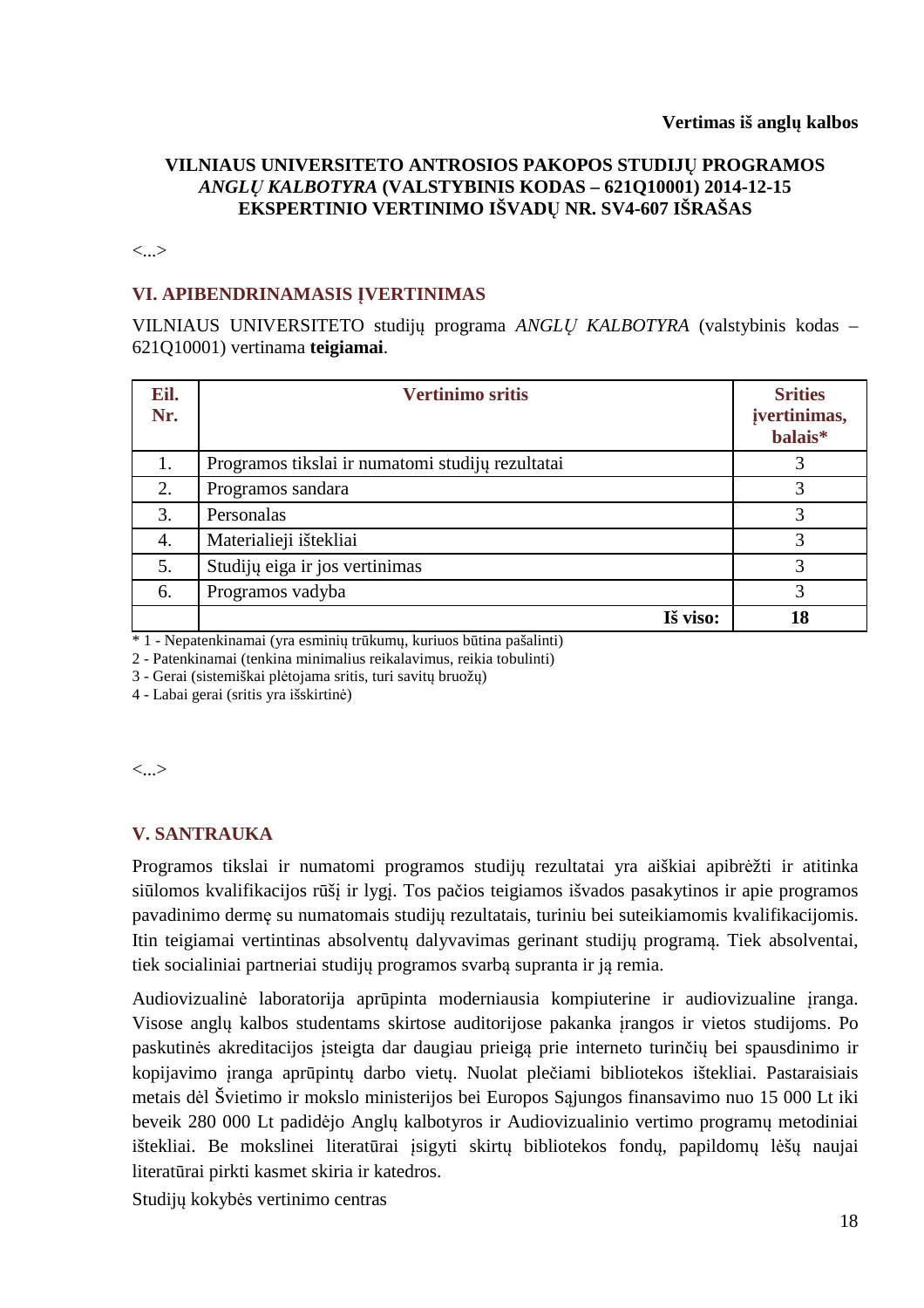Duomenys apie programos įgyvendinimą nuolat renkami ir amalizuojami. Gerinant studijų programos kokybę, atsižvelgiama į išorinio ir vidinio studijų programos kokybės vertinimo rezultatus. Vienas iš teigiamų pokyčių siejamas su baigiamojo darbo temos pasirinkimu – studentams leidžiama rinktis baigiamojo darbo temą ne pirmaisiais studijų metais.

Studentai tampriai bendradarbiauja su dėstytojais ir administracija, todėl studentų poreikiai dažniausiai atskleidžiami betarpiškų diskusijų metu. Absolventai gyrė savo dėstytojus už tai, kad šie su jais elgiasi "kaip su kolegomis" ar "šeimos nariais", ir vaizdžiai prisiminė mokomuosius renginius, tokius kaip pasiruošimas konferencijai ar internetinio puslapio kūrimas.

Ekspertų grupė sužinojo apie vadovybės ir Studijų programos tarybos norą inicijuoti šiuolaikinius mokymo metodus bei modifikuoti programos turinį, siekiant patenkinti pagrįstus studentų reikalavimus ir įgyvendinti daug gebėjimų bei pastangų reikalaujančius programos tikslus (studijų siekinius). Didžiausia studijų programos silpnybė siejama su finansinių lėšų ribojimu bei valstybės finansuojamų vietų skaičiaus mažinimu, bet ši sritis nuo studijų programos nepriklauso. Nedidelis valstybės finansuojamų vietų skaičius yra neišvengiamai sietinas su sumažintu kontaktinių valandų ir reguliarių paskaitų skaičiumi. Ekspertų grupė įsitikinusi, kad anksčiau minėtos didžiausios šios programos silpnybės galėtų būti išspręstos per pakankamai trumpą laiką, jei programa būtų aktyviau propaguojama bei atliekami tam tikri su potencialiais stojančiaisiais susijusios strategijos pakeitimai. Taip pat būtų gerai pagerinti konsultacijoms skirtų kambarių ir dėstytojų darbo kabinetų situaciją.

<…>

# **III. REKOMENDACIJOS**

- 1. Nors ekspertų grupė supranta, kad finansinių išteklių ribojimas su studijų programa nesusijęs, tačiau privalu pabrėžti, kad, nežiūrint į gerai pagrįstus studijų programos tikslus bei numatomus studijų rezultatus ir darbo rinkos poreikius, mažas stojančiųjų skaičius (mažiau negu šeši) magistrantūros studijų programai kelia rimtą pavojų. Todėl rekomenduojama padidinti priimamų valstybės finansuojamų studentų skaičių.
- 2. Ekspertai siūlo studijų programą propaguoti aktyviau, bet pati vadovybė ir studijų programos taryba turėtų tiksliau apibrėžti būtinas programos svarbos ir kokybės populiarinimo priemones tarp potencialių stojančiųjų.
- 3. Studijų programos silpnybė susijusi su laisvai pasirenkamais studijų dalykais gali būti lengvai išspręsta. Studentai patvirtino, kad programoje siūlomas tik vienas pasirenkamas dalykas, todėl "pasirenkamuoju" pavadintas nepagristai. Ekspertų grupė siūlo pasirenkamų dalykų klausimą skubiai apsvarstyti, papildyti dalykų sąrašą ir studentams suteikti tikrą galimybę rinktis (užuot paverčiant tą vienintelį pasirenkamąjį dalyką privalomu, kaip kad yra numatyta dabartinėje programoje).
- 4. Sumažėjęs studentų skaičius tiesiogiai atsispindi tiek programoje, tiek studijų programos įgyvendinimo priemonėse. Dėl mažo studijuojančiųjų skaičiaus antro kurso studentai vietoj reguliarių paskaitų turi tik dvi konsultacijas (su dėstytojais) per mėnesį. Nepaisant